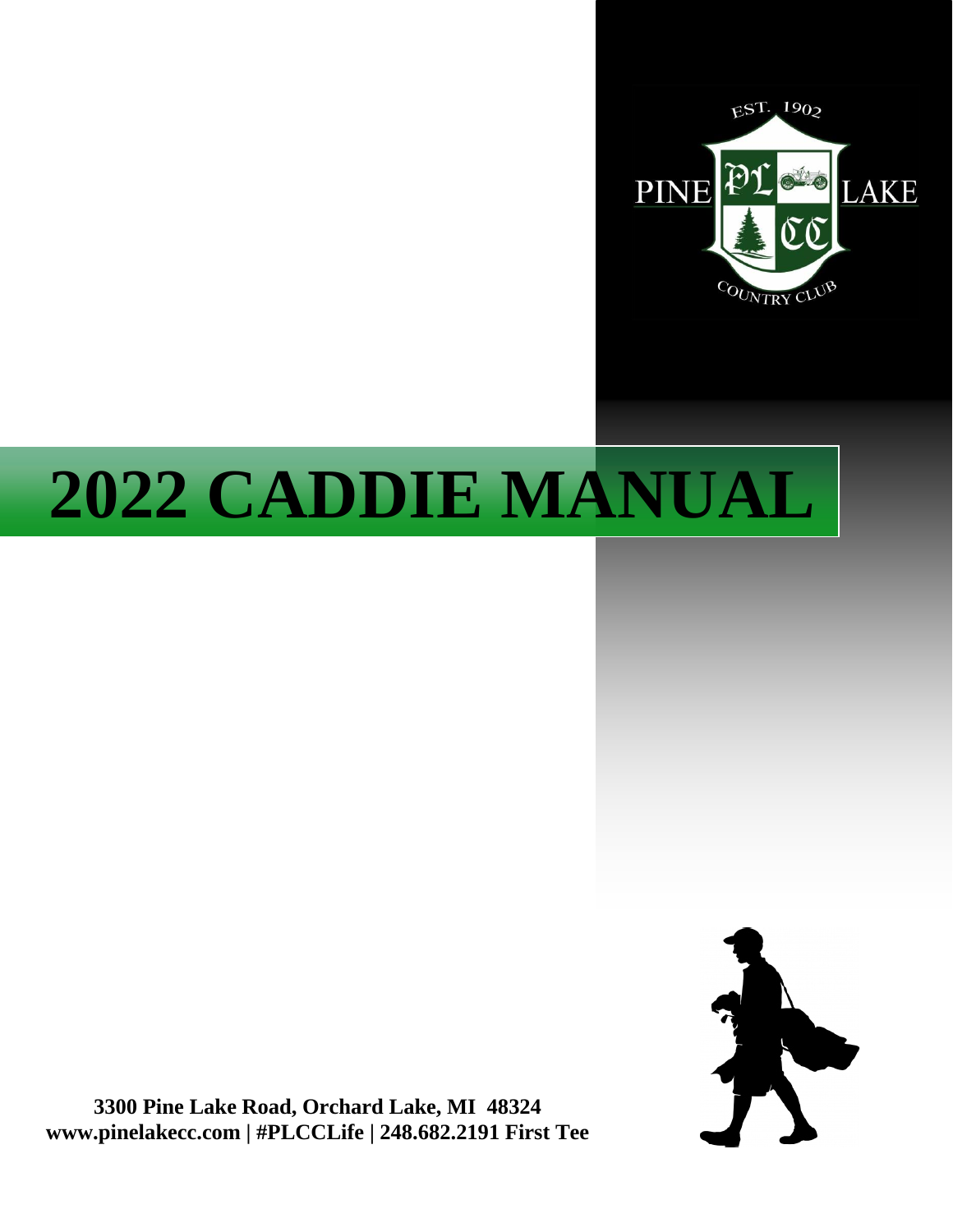## **General Rules for Pine Lake CC Caddies**

*Breach of below outlined policy may result in disciplinary action that may include warnings, suspension or termination.*

- Caddies function as independent contractors not as employees of the Pine Lake CC.
- Caddies are required to treat all facilities of the club with respect and care, any caddie that damages club property will be held financially responsible.
- Sexual Harassment will not be tolerated at PLCC.
- Caddies are required to wear uniform provided by club only, uniform must be **neat** with shirt being tucked in at all times. If you lose any part of your uniform you will be required to purchase replacement.
- Caddies must arrive with good personal hygiene, any tattoos must be covered while on property.
- Caddies are *not* allowed to smoke or drink alcohol while at Pine Lake CC, failure to adhere to this rule will result in permanent dismissal.
- Cell phones are not allowed to be in use while caddying at Pine Lake CC. If there is an emergency please let your player know immediately. Cell phones may be used in **designated** areas before and after loop only.
- Caddies will not solicit loops from members at any time, all loops are assigned by Caddie Master.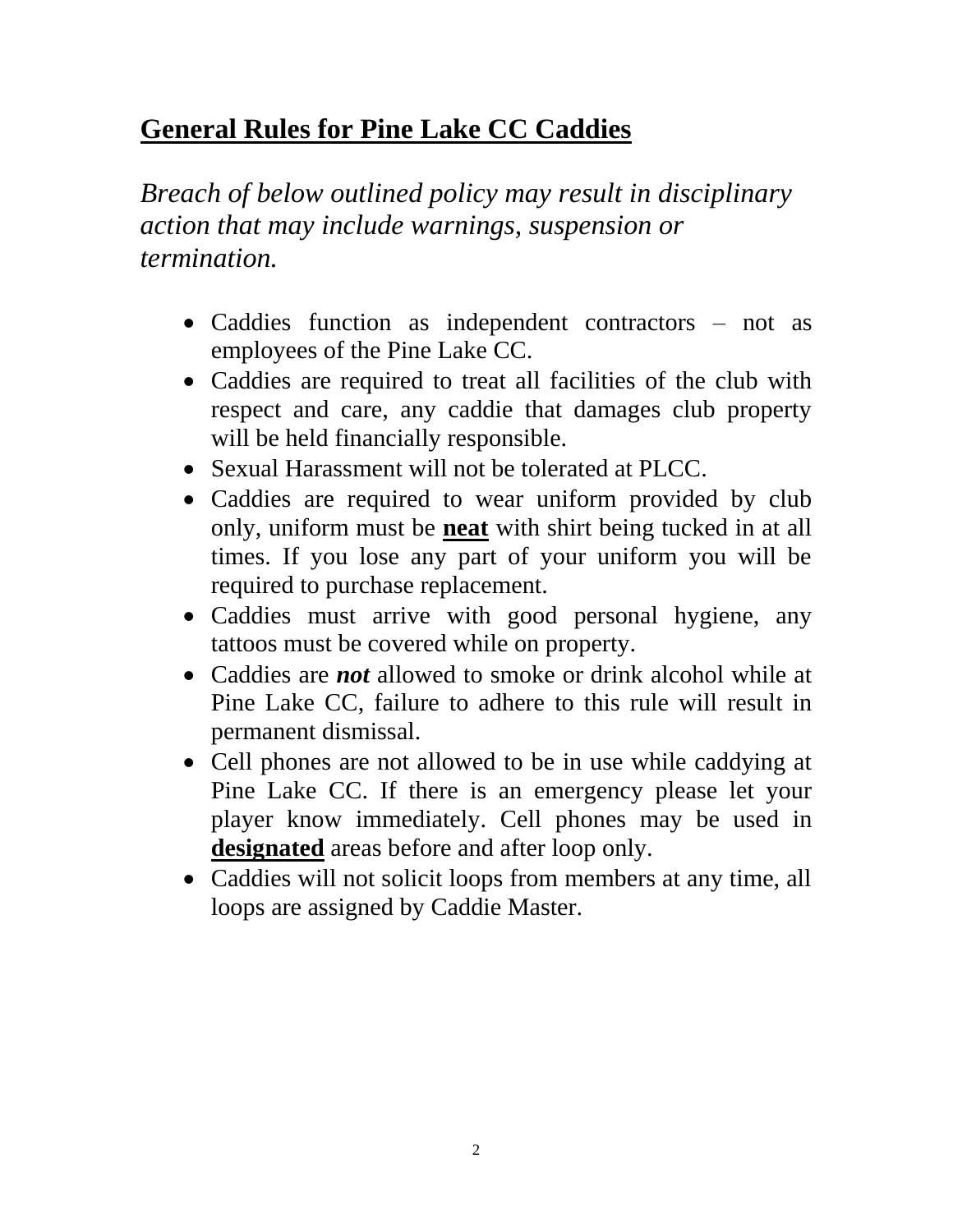## **Know the following important names below:**

Chris Fraga, Golf Services Manager & Caddie Master Kevin Stires, Assistant Golf Services Manager Mark Nowosielski, Head Golf Professional Greg Colombo, General Manager John Kelly, Assistant General Manager Terry Poley, Golf Course Superintendent Bob Remenar, Club President Mike McCalister & Ron Clogg, Golf Committee Chairmen Jeff Shandler, Green Committee Chairman

**Caddie Training -** In order to be a good caddie, there are certain words and terms you need to know.

- 1) *KNOW ALL 14 CLUBS IN BAG.*
- 2) *HAND SELECTED CLUB TO PLAYER.*
- 3) *STAND STILL.*
- 4) *REMAIN QUIET.*
- 5) *WATCH THE BALL.*
- 6) *REPLACE ALL DIVOTS.*
- 7) *RAKE BUNKERS.*
- 8) *FIRST ON THE GREEN TAKES THE FLAG.*
- 9) *STAY EVEN OR SLIGHTLY AHEAD OF YOUR PLAYER.*
- 10)*NEVER SWING PLAYERS CLUBS.*
- 11)*KNOW AND LEARN EACH HOLE.*
- 12)*NEVER TOUCH ANY BALL IN PLAY.*
- 13)*NEVER OFFER ADVICE UNLESS ASKED.*
- 14)*MOST IMPORTANT, IF YOU DON'T KNOW ASK.*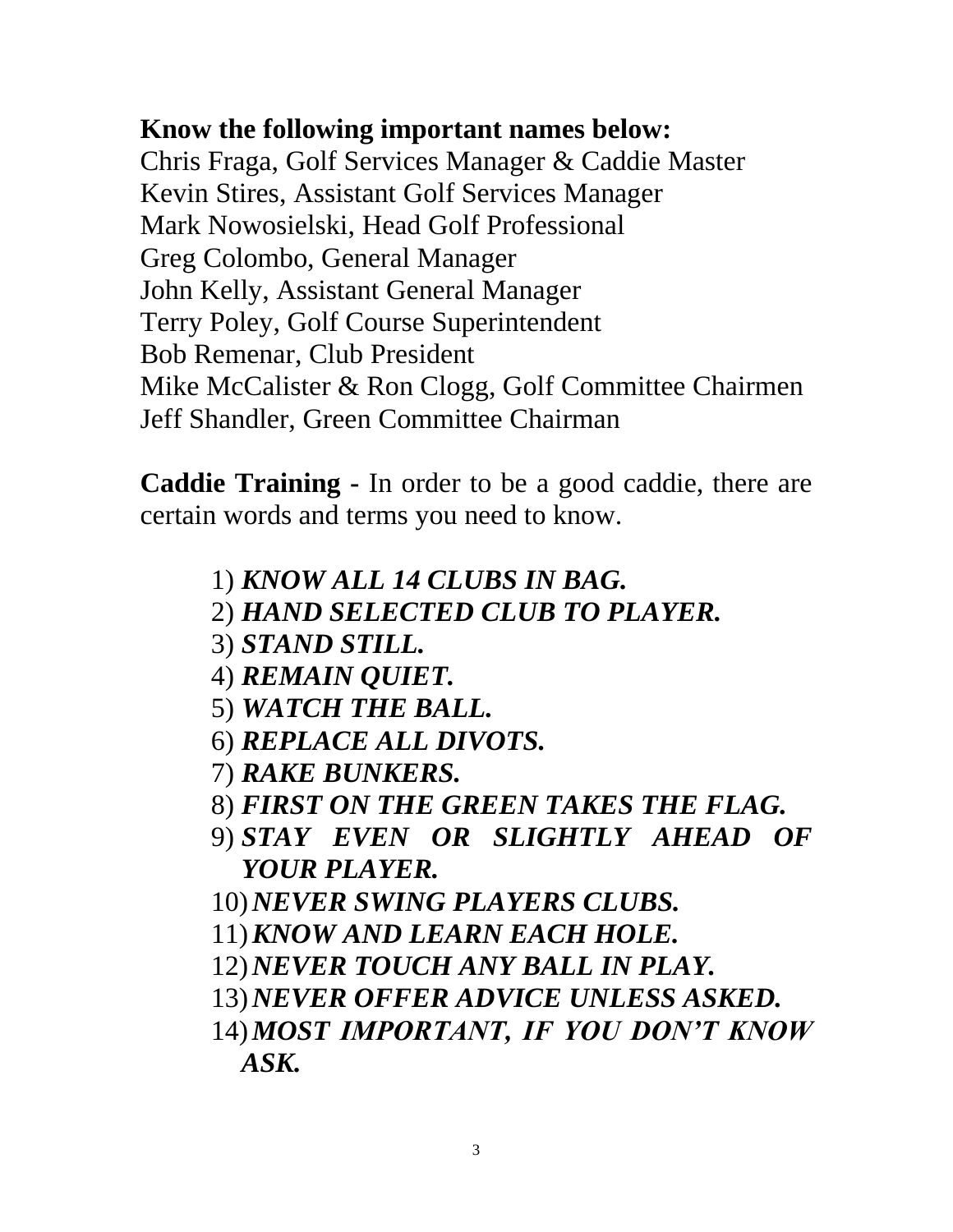## **Terms and Definitions**

**CADDIE SUPT-** person responsible for assigning loops as well as training caddies.

**LOOP-** term used to describe round of golf caddied.

**AWAY-** ball that is farthest away from the hole

**PAR-** the number of strokes that is expected for a expert golfer for each hole.

**HANDICAP-** strokes given to a player to equalize player ability, ( LOWER IS BETTER ).

**APPROACH-** stroke played to the green.

**GROSS-** player's score without handicap.

**NET-** player's score with handicap.

**OUT OF BOUNDS-** defined by white stakes, by the rules of golf, you are not permitted to play your shot if your ball lies OB.

**HONOR-** the right of play off the tee.

**DIVOT-** a piece of turf dug while playing, this needs to be replaced first or filled by sand/seed bottle.

**PROVISIONAL BALL-** if a ball is hit out of bounds or presumed lost, another ball is required to be hit.

**STARTER-** person at first tee who checks in golfers and organizes the order groups play.

**FORECADDIE-** a caddie who stations him/her self down the fairway to locate and identify balls without touching. This does not require carrying bags but you are responsible for all players in the group.

**" FORE "-** A term that is yelled out when a ball is going in the direction of another player. If you hear this try to shelter yourself and cover your head.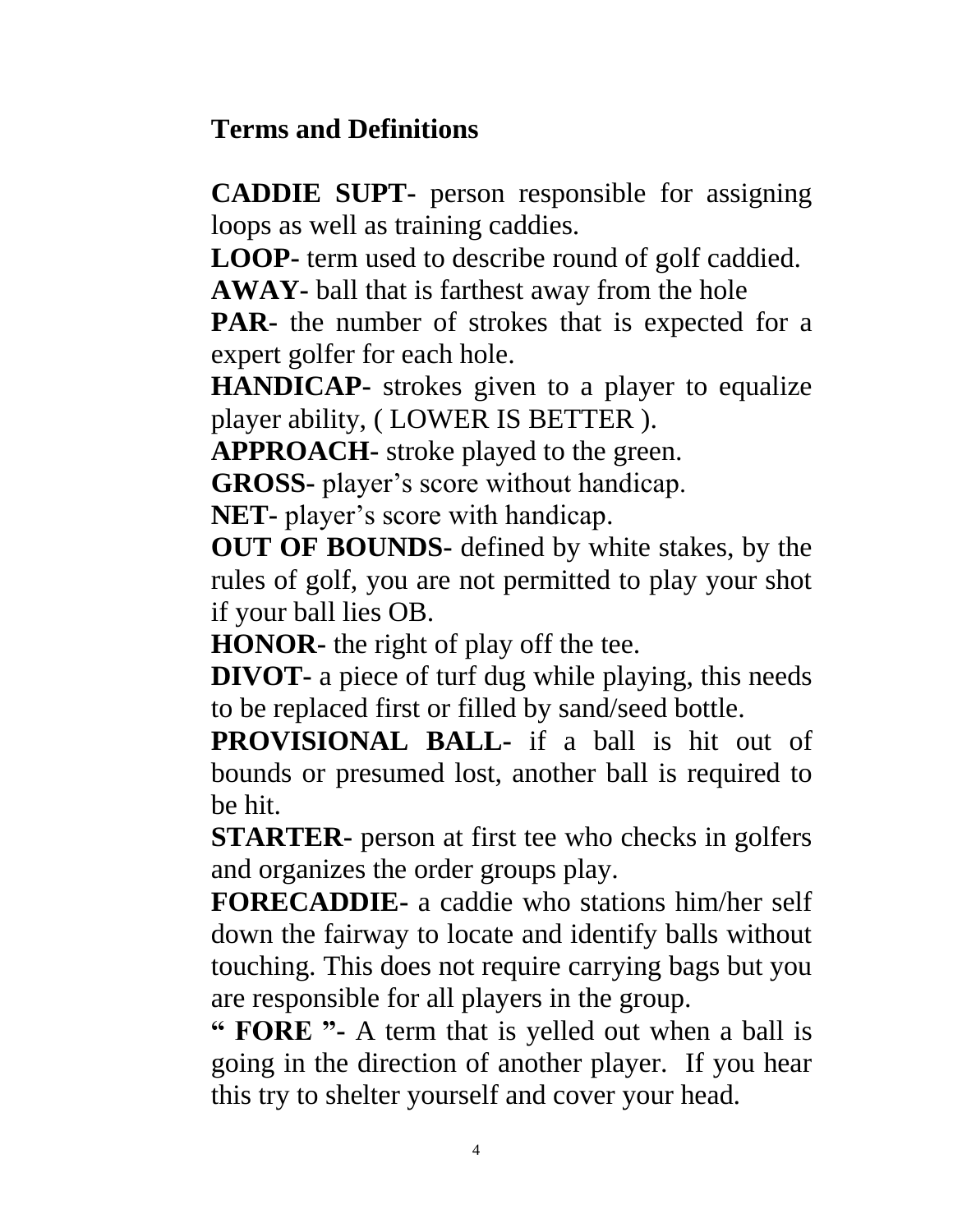## **GOLF COURSE LAYOUT**

A golf course is the whole area where golf is played. Pine Lake CC is a 18-Hole golf course and has a short game area, and Driving Range.

Golf holes vary in length and are classified in three categories: **PAR 3, PAR 4, and PAR 5's.** The par number represents the ideal n-umber of strokes a player should take to complete the hole.

A player that completes the hole in the ideal number of shots is said to have " made a par ". A player who shot one more than par is said to have " made a bogey". A player who completes a hole one shot les than par is said to of " made a birdie ".

The Tee Box is the starting place for a hole to be played. Different sets of tee markers are used for different golfers: **BLUE** ( hole plays longest ), **WHITE** for normal men's players, and **Red** and **Yellow** tees for Women or Senior's. Watch which tees your player uses on  $1<sup>st</sup>$  Tee then go to same tees for remainder of the round.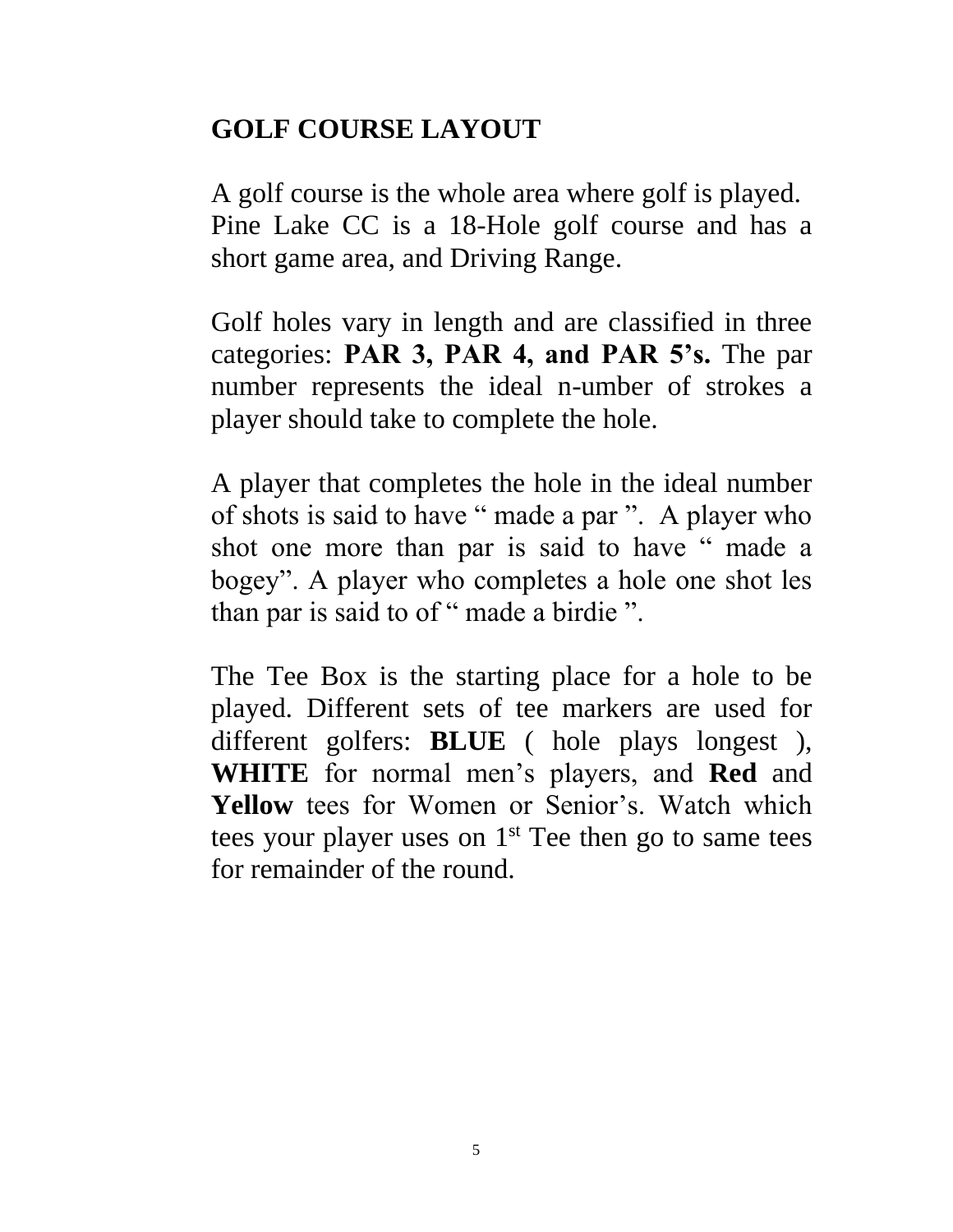#### *\*\*\*REMINDER:*

If you are caddying 18 holes you will be provided lunch at the turn. There is a caddy window located at the turnstand that caddies are to go to but never go inside the building for that is for members **only.**

# **PLEASE THANK YOUR PLAYER FOR LUNCH !!!!!!**

## **Important tips before getting started:**

There are a number of important things to consider before your round begins at PLCC.

- Know this manual, if you have questions, ask
- Be well rested and ready to work
- Be on time, if your late, you will not work
- Dress for weather accordingly, use sunscreen if necessary
- Drink lots of water
- Make sure you always wear your hat and your shirt is clean and not wrinkled
- Bring a 20x40 **WHITE** towel, you need <sup>1</sup>/4 to be wet
- You are expected to carry extra tees, divot tool, and ball markers in your caddy bib that will be provided.
- Remember, you are providing a service to a member.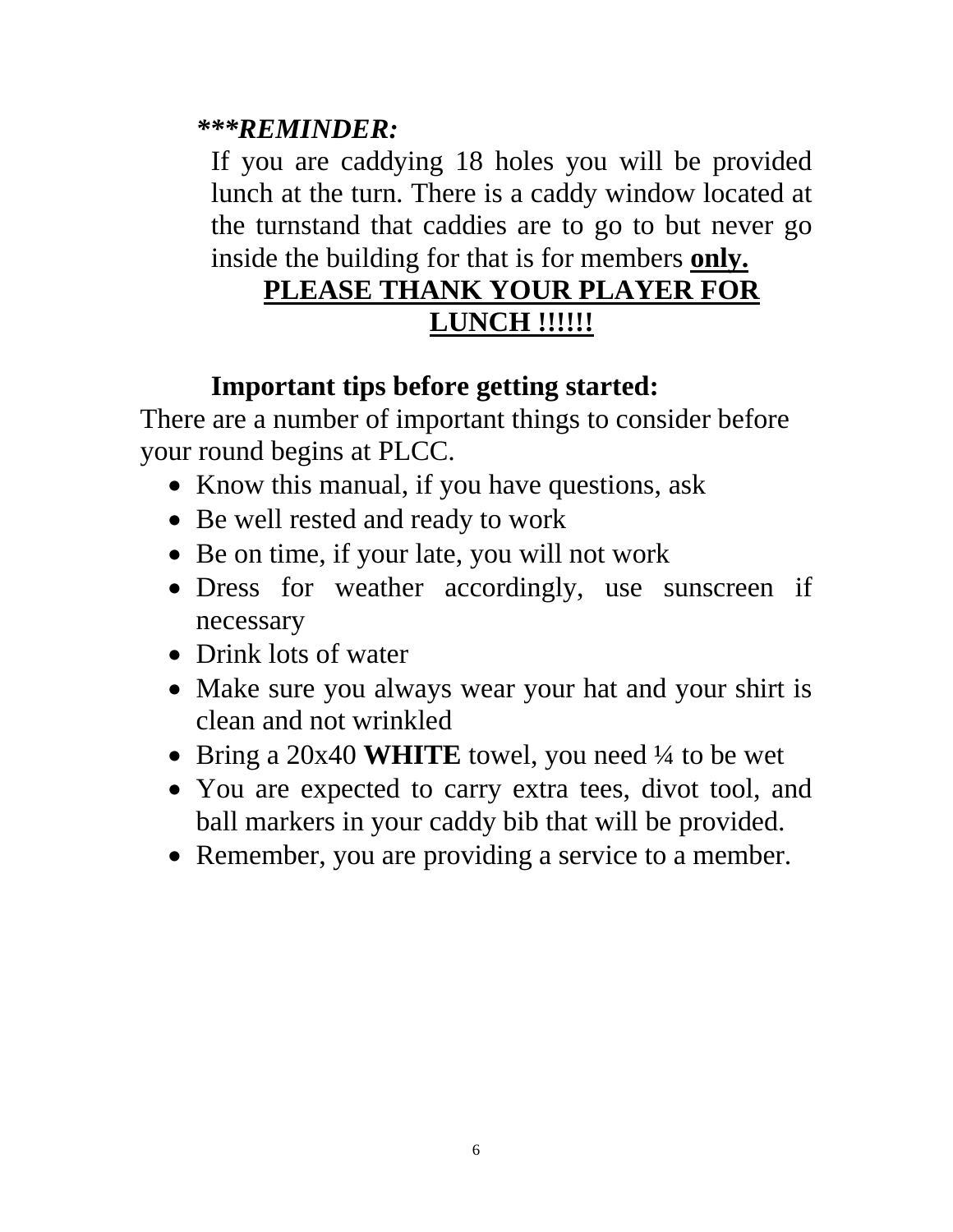## **Getting your caddie assignment:**

Upon arrival please sign in at starters booth and await your assignment. Once receiving your *loop* retrieve your player's bag and organize clubs if necessary. If straps need to be adjusted ask for help so adjustments can be made accordingly.

Make sure your player has no more than *14 clubs* in there bag. If they have more than fourteen please let them know before teeing off or they could be penalized. If your assigned bag is too heavy please let staff know so they can find one that is right for you.

## **When your golfer arrives:**

Introduce yourself by name to your player, shake the players hand with a firm handshake and good eye contact, smile and show that you are glad to be caddying for him/her. Always address Mr. or Mrs. even if they have introduced themselves another way.

If your player or another player ask you a question, always reply with a **"Yes Sir"** or **"No Sir"**, followed by a polite response.

Before heading to the practice range or First Tee make sure all zippered pockets on the golf bag are closed. If golf bag is equipped with an umbrella make sure it is attached properly so that it doesn't fall out during your loop.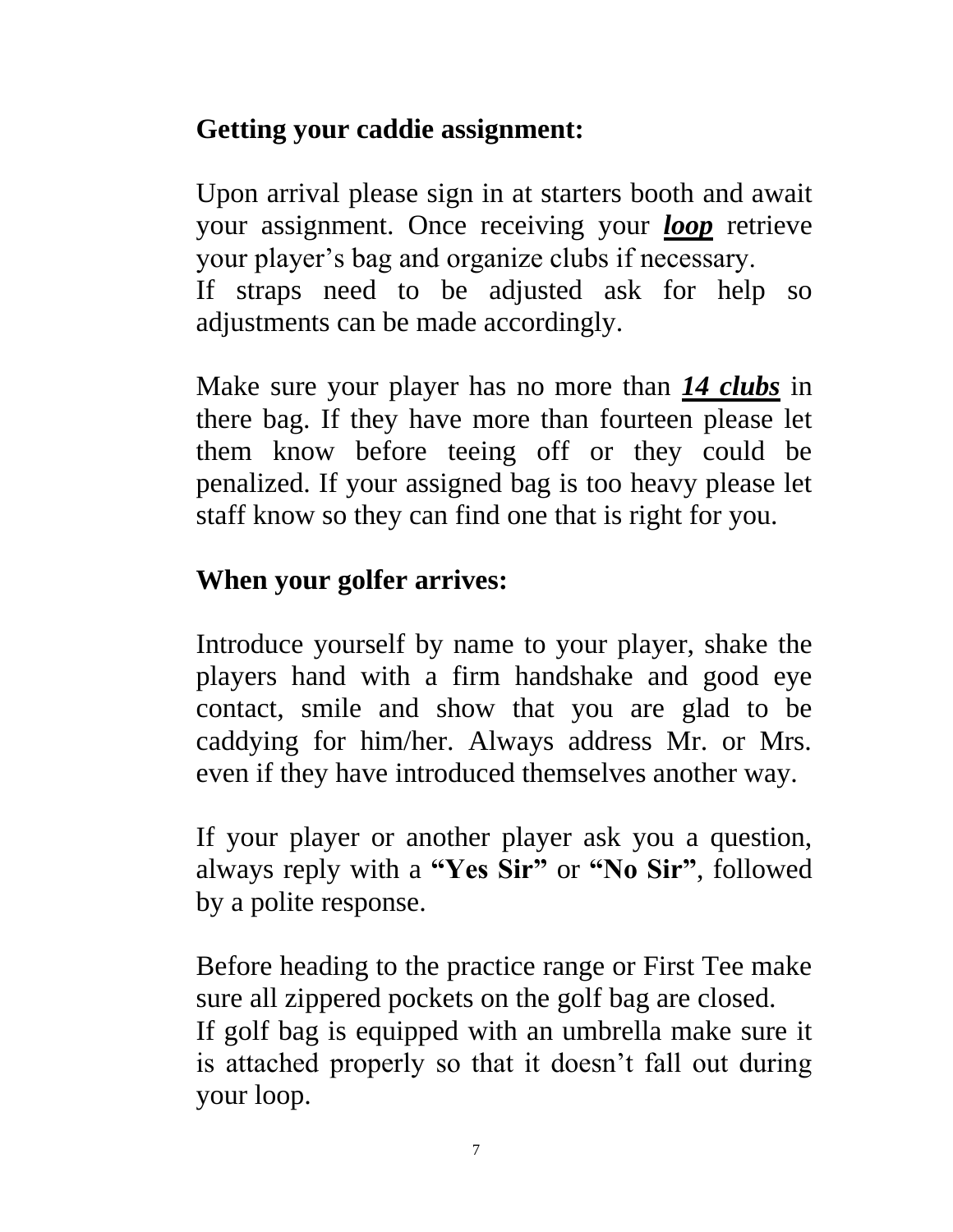If anything is lost during the round you may be held accountable so please treat it as if it was your own equipment.

## **When its time for your players group to tee off, carry the clubs to the first tee.**

Remember it is your job to locate and identify without touching your player's ball on the golf course. Therefore, after your player selects a ball from your bag be sure to ask brand name, and or any markings on the ball to help you identify during the round.

## **On The Tee:**

- 1. You should line up on the **RIGHT SIDE** of the teeing area. Bring the bag right up to the tee marker. The shortest caddie should be in front and the tallest in the back to help ensure everyone can see.
- 2. Be careful of your shadow so that it does not distract your player. If necessary back away so that your shadow is not in your players vision.
- 3. **STAY QUIET** on the tee when player's are hitting. Keep a careful watch on your player's drive and mentally try to mark it with something in the area the ball is to believed to be. This could be a bunker, mound, tree etc. *IF A DIVOT IS MADE PLEASE ATTEMPT TO REPLACE DIVOT FIRST BEFORE USING SAND BOTTLE.*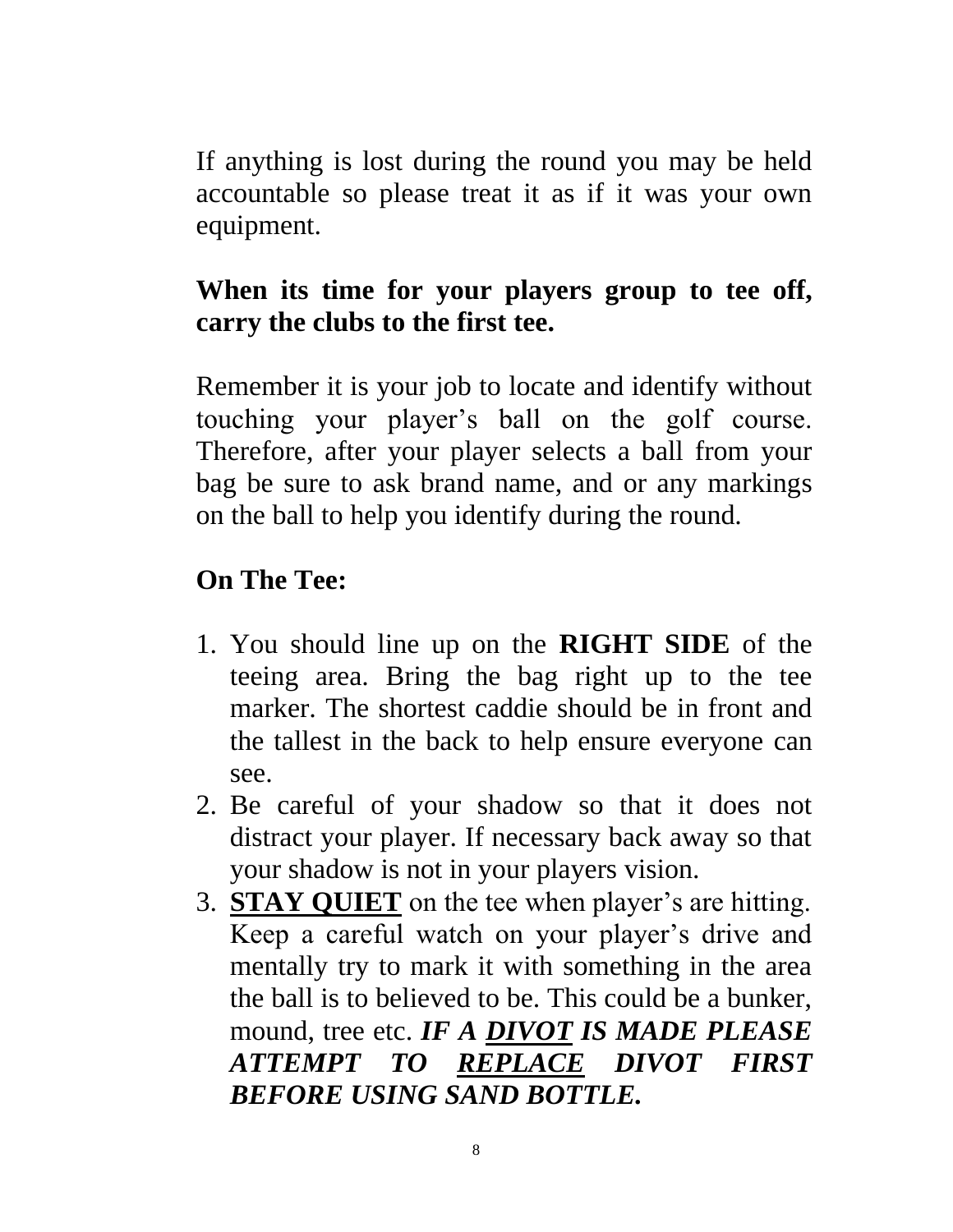- 4. **HELP YOUR FELLOW CADDIES** by watching the flight of all of the player's balls. A good caddie should know the position of each player's ball.
- 5. Be ready to move off teeing area quickly after the last players hits. When your player hands you there club clean it and place it back in the bag. Replace the **headcover** if the club had one before leaving. Proceed off the tee and make sure to stay ahead or even with your player as you proceed to there ball.

#### **Down the Fairway:**

As soon as all players have completed their tee shot pick up your players bag and walk ahead of him/her in the direction of the ball. The players ball who lies furtherst from the hole is always the first to play. Always reach your players ball before he/she does, but do not move ahead of the other players.

When you reach the ball you should have a yardage ready, remember, sprinkler heads are marked to the center of the green and wood posts are 150 YARDS to the center of the green.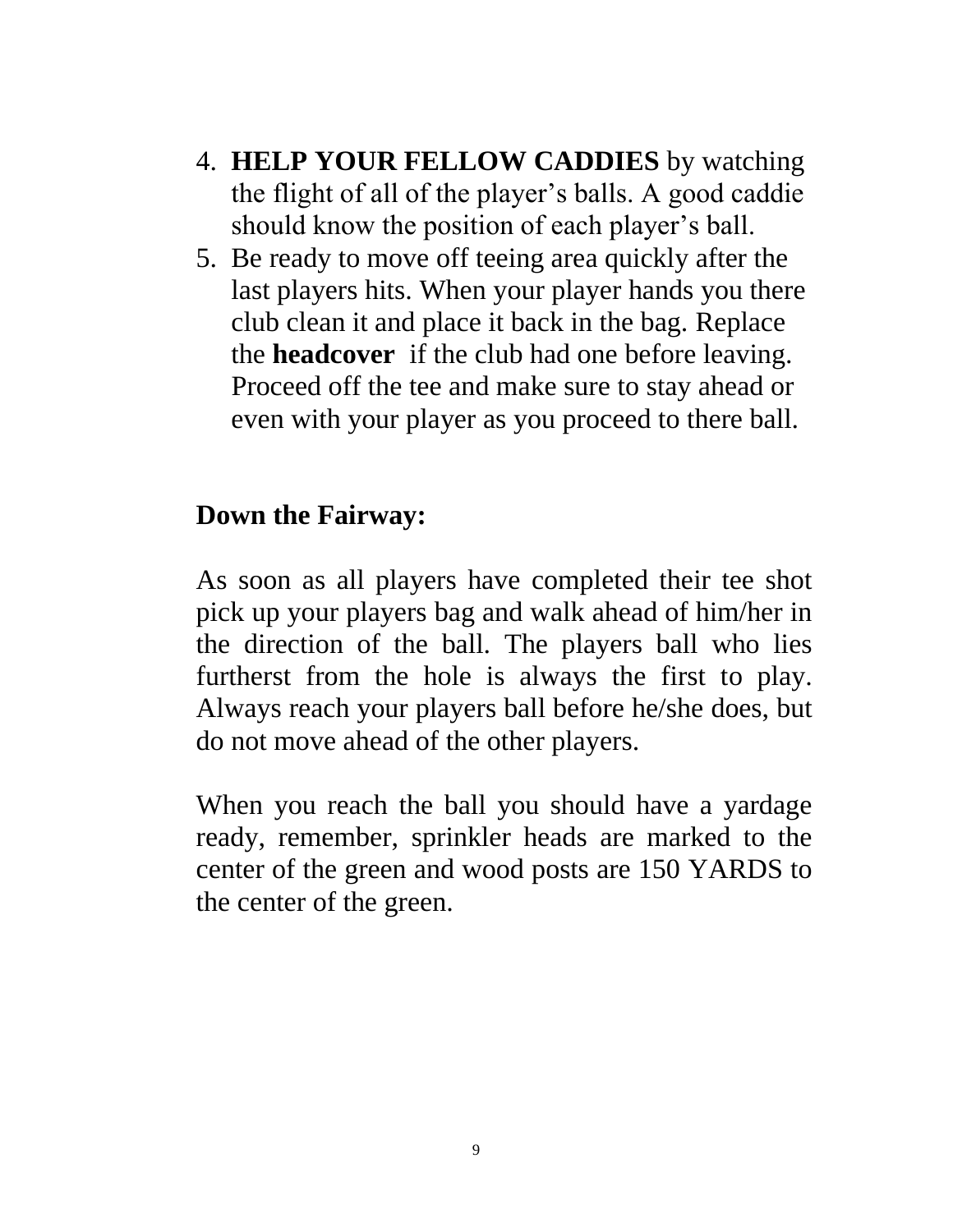Place bag approximately 3 feet away from the ball, once your player has chosen their club pull golf bag back a additional 3 feet while making sure your shadow is not interfering with their ball. Once the shot is played once again watch the ball land and come to a stop and *REPLACE DIVOT* if necessary.

# **Yardages:**

Remember, all sprinkler heads are measured to the center of the green. Some players have range finders and may ask you to use them, those yardages are exact and will not need adjustments for front, or back pin locations. Pine Lake CC is relatively flat and you should not have to add or subtract yardage because of uphill/ or downhill shots.

# **On the Putting Green:**

When you approach the putting green, take your player's bag directly to the edge of the putting green closest to the next tee box. Never place a golf bag on the putting surface. After your player marks their ball ask them if they would like their golf ball cleaned, once clean hand the ball back to your player. **NEVER THROW OR ROLL THE BALL FOR THIS COULD CAUSE YOUR PLAYER TO BE PENALIZED.**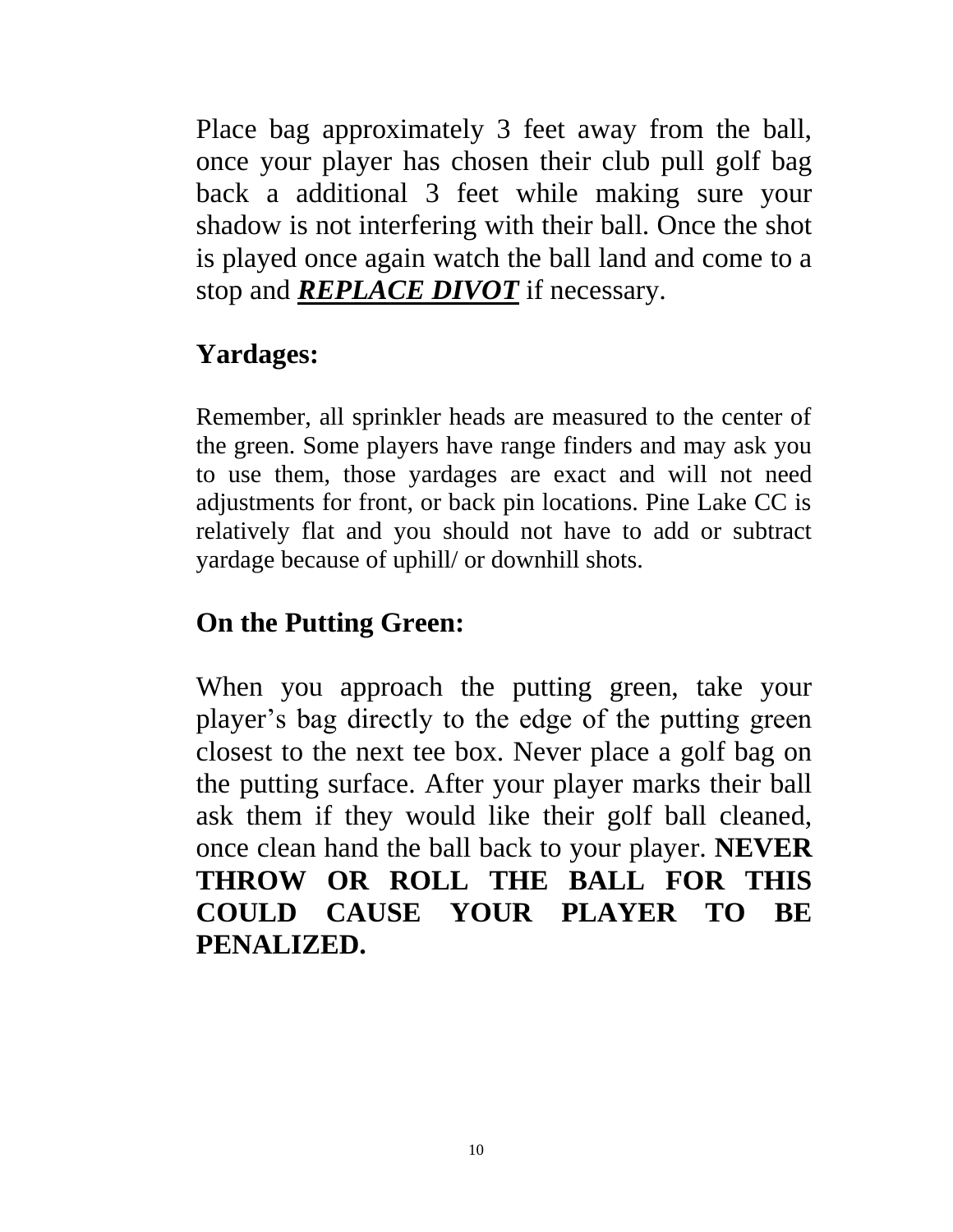When all players have reached the green, the caddie whose player reaches the green first is responsible for tending to the flagstick. When approaching the flagstick be careful not to step in any of the players line. When the hole has been completed by everyone carefully replace the flagstick and proceed to the next hole.

## *Tending the Flag:*

If your player asks you to tend the flagstick, stand near the flagstick and make sure your shadow does not cross your player putting line or hole. Also, if it is windy make sure you hold the flag against the stick so it does not flutter. Continue caring for the flagstick, taking instructions from each player putting. When all players have completed the hole carefully place flagstick back in the hole and continue on towards the next hole.

## **Repairing Ball Marks:**

When a ball lands on a green it may make an indentation or ball mark that must be fixed immediately, as well as any others you may see. Ball mark divot tools are available at First Tee for no charge. Remember, there is only one correct way in fixing a ball mark so if you don't know how please ask The First Tee staff for a demonstration.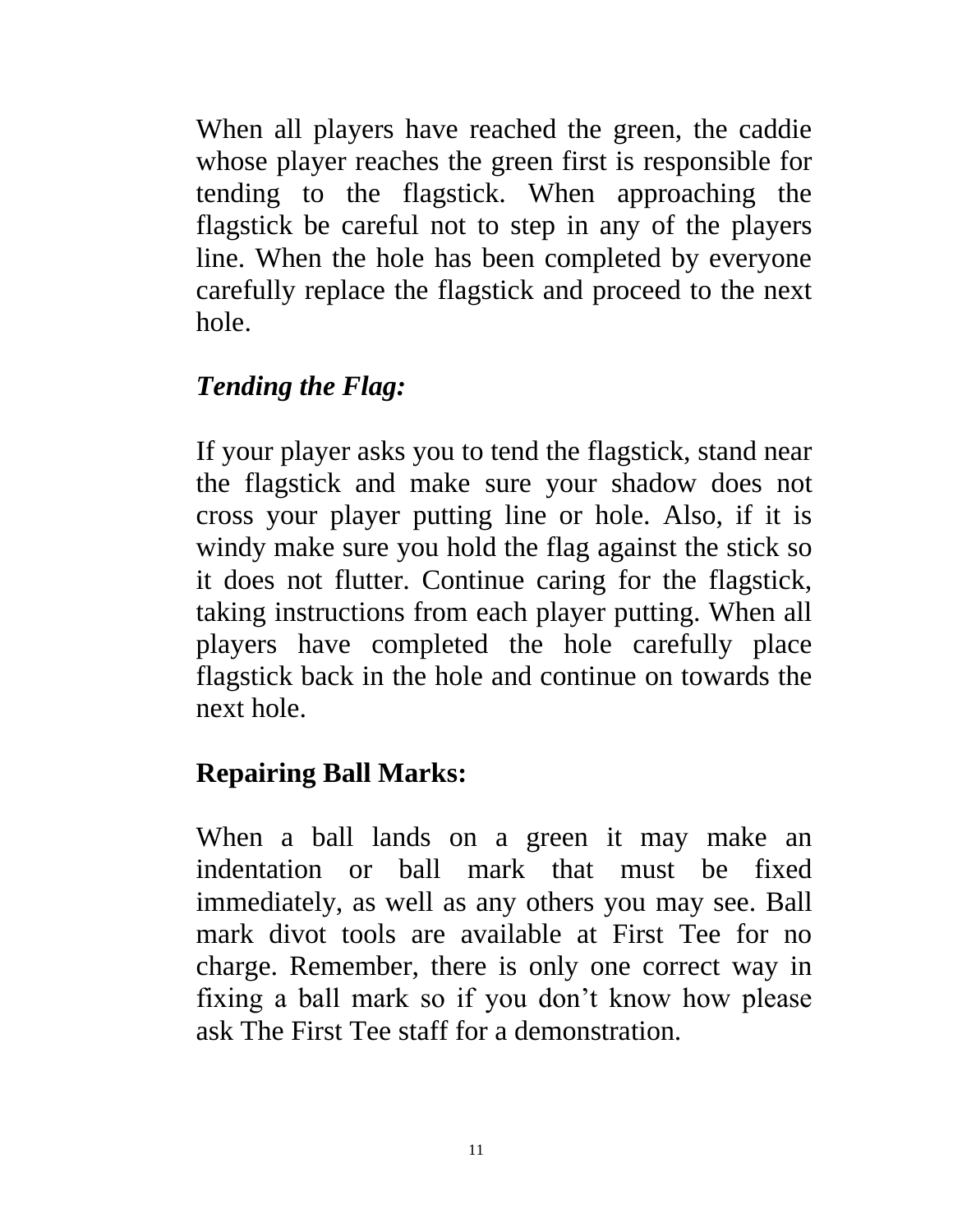## **At the End of the Round:**

At the conclusion of the round, thank your player for allowing you to caddie for them and then count the clubs. Make sure that they are *clean* with all headcovers, rangefinders etc. replaced. Ask your player if they are storing their golf bag here or taking them with them. If they are taking them home please place bag at bag drop. If they are storing them place on bag rack under awning and the Bag Staff will take them to storage.

Your player will go to Starter's Booth to fill out your evaluation card while you should go sit on caddy benches until you are called upon. At that time the Starter will pay you and discuss any areas that need improvement.

#### *MAJOR POINTS TO BE COVERED DURING WALKING LOOPS*

#### *GENERAL RULES*

- BE POLITE: YES SIR, NO SIR
- HUSTLE, KEEP UP, BE ENTHUSIASTIC
- BE AWARE
- LEARN DIFFERENT CLUBS AND USE
- DON'T TOUCH BALL UNLESS DIRECTED BY YOUR PLAYER.
- STAND STILL AND REMAIN QUIET
- BECOME FAMILIAR WITH YARDAGES AND TEE MARKERS.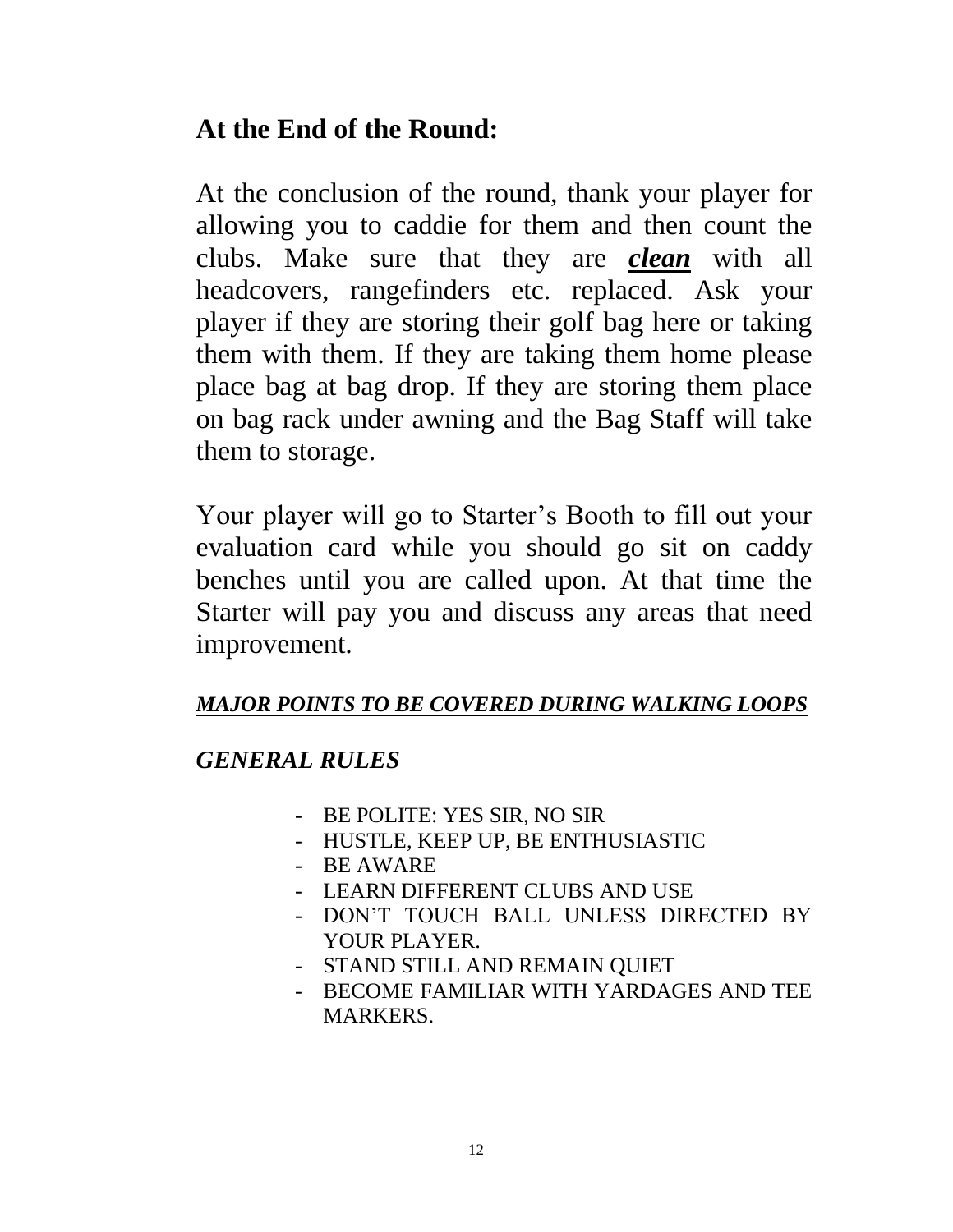#### *BEFORE THE ROUND*

- LEARN YOUR PLAYERS NAME
- ADJUST SHOULDER STRAP IF NEEDED
- WET TOWEL ( SEE BAG STAFF )
- CLEAN CLUBS IF NECESSARY
- ARRANGE CLUBS OUIETLY
- FIND OUT WOULD KIND OF BALL AND MARKINGS YOUR PLAYER IS USING.
- INTRODUCE YOURSELF TO YOUR PLAYER-**SHAKE HANDS AND SMILE**.

#### *ON THE TEE*

- STAND ON RIGHT SIDE OF TEE
- BAG FACING YOUR PLAYER
- WATCH EVERY BALL
- LEAVE TEE BOX AND KEEP AHEAD OF YOUR PLAYER.
- SET BAG NEXT TO BALL
- ONCE CLUB IS SELECTED BACK AWAY
- REMAIN QUIET UNTIL SHOT IS HIT
- BE AWARE OF YOUR SHADOW AND ADJUST
- REPLACE DIVOTS, AND CLEAN CLUB WHILE WALKING.

#### *ON THE GREEN*

- CADDIES PLAYER WHO HITS GREEN FIRST GETS THE PIN.
- LEARN HOW TO TEND FLAGSTICK
- DON'T STAND OR WALK IN ANY PLAYERS PUTTING LINE.
- WATCH YOUR SHADOW
- ALWAYS ASK TO CLEAN BALL, NEVER WAIT
- FIX ANY BALL MARKS INCLUDING YOUR PLAYERS.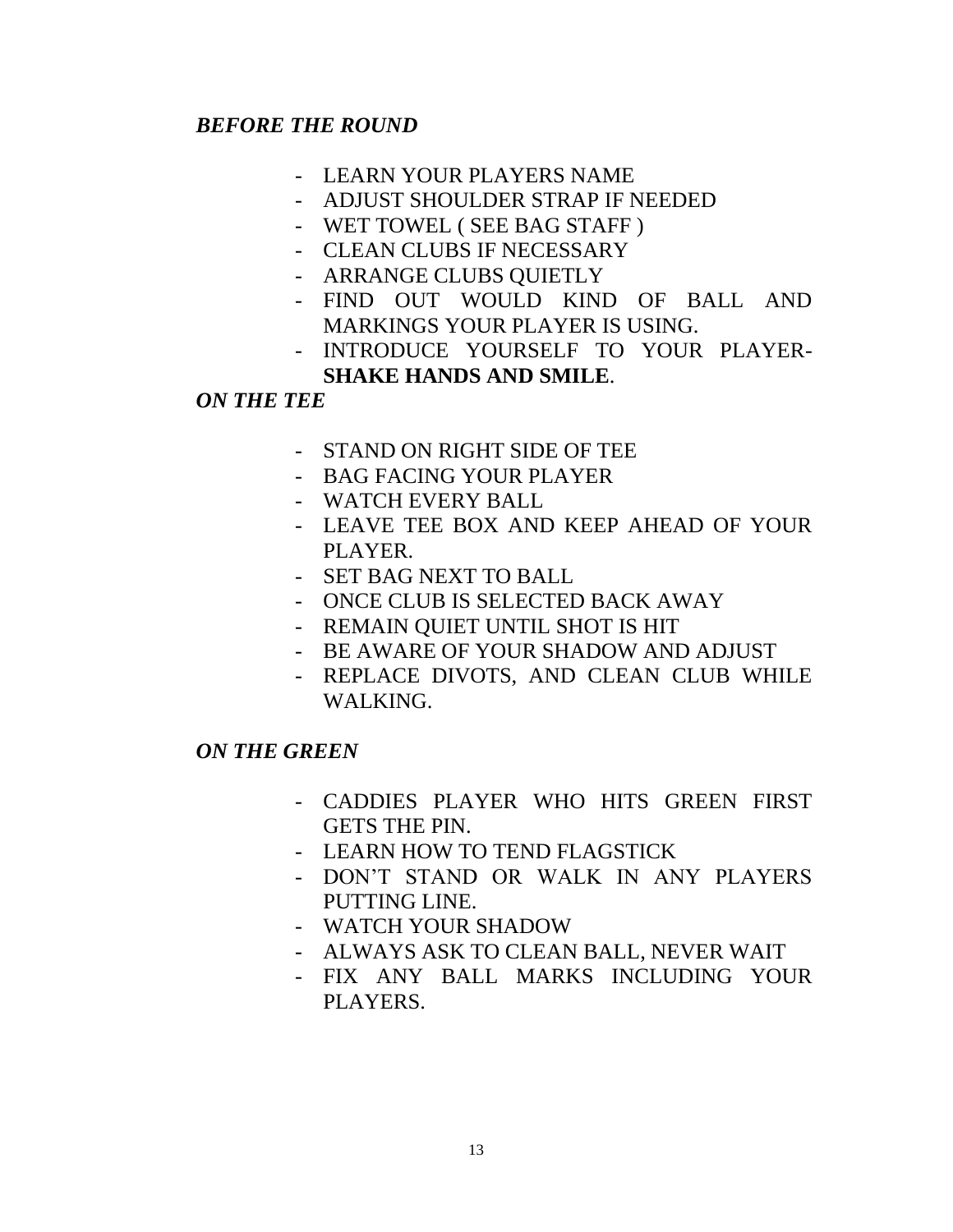#### *BUNKERS*

- HAND PLAYER PUTTER AND ENTER WHERE YOUR PLAYER CAME OUT FROM
- DO NOT RAKE WHILE PLAYERS ARE PUTTING
- SMOOTH ALL IRREGULARITIES AND EXIT
- CAREFULLY PLACE RAKE BACK IN BUNKER
- MAKE SURE YOUR SHOES ARE FREE OF
	- BUNKER SAND BEFORE WALKING ON GREEN.

*AFTER THE ROUND*

- THANK YOUR PLAYER AND SHAKE HANDS
- COUNT/ CLEAN AND ORGANIZE CLUBS
- RETURN TO BAG STAFF OR BAG DROP BASED ON YOUR PLAYERS REQUEST
- WAIT ON CADDIE BENCHES AND AWAIT CADDY MASTER FOR PAY AND ADVICE FOR IMPROVEMENT.

**AT THE END OF THE SEASON THE TOP 50 CADDIES AND PARENTS WILL BE INVITED TO PLCC CADDIE BANQUET WHICH INCLUDES DINNER, AWARDS AND PRIZES. YOU MUST BE IN GOOD STANDING FOR INVITATION TO BANQUET.**